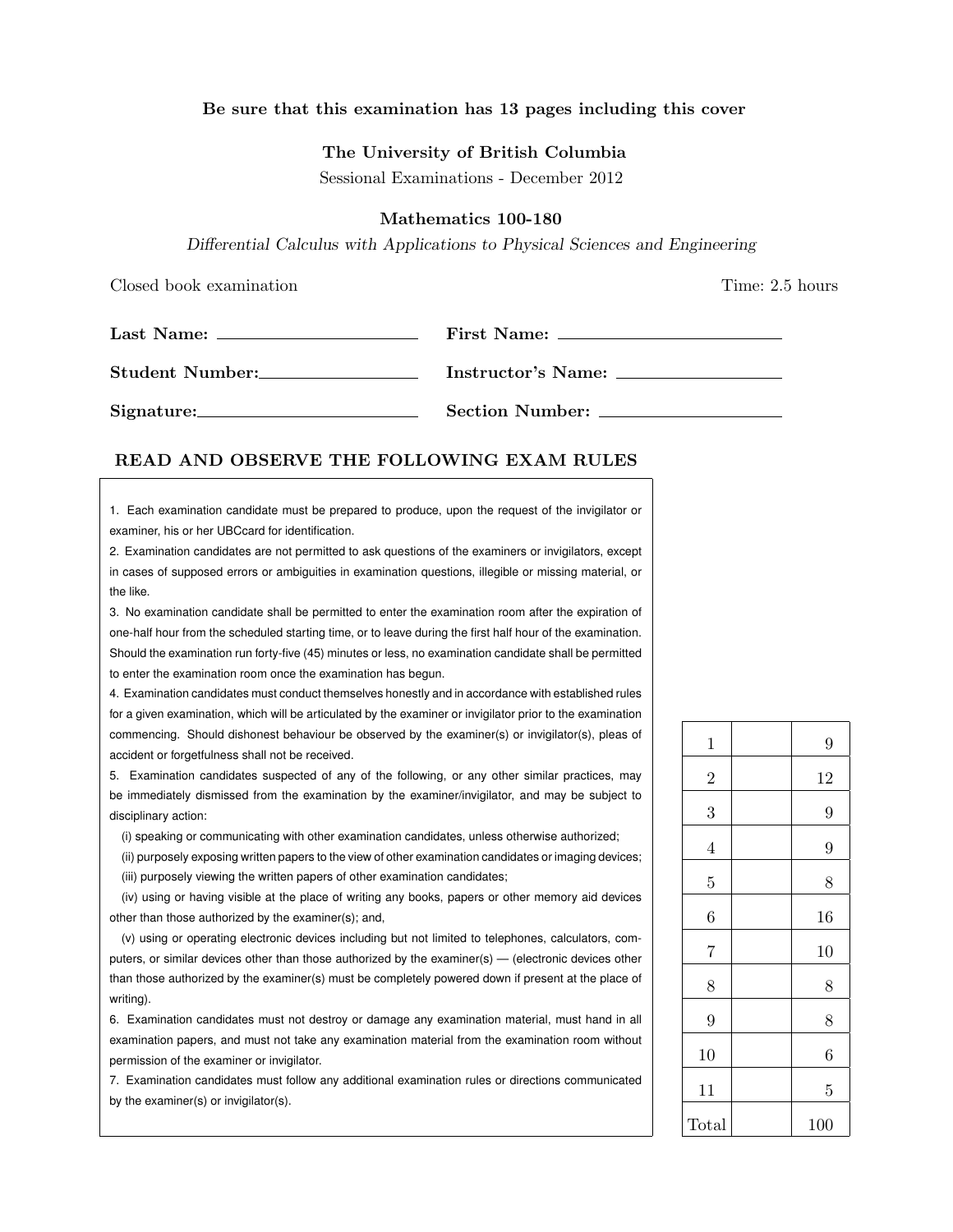December 2012 Mathematics 100-180 Page 2 of 13 pages

Marks

**Short-Answer Questions.** Questions  $1 - 4$  are short-answer questions. Put your answers in the boxes provided. Simplify your answers as much as possible, and show your work. Each question is worth 3 marks, but not all questions are of equal difficulty.

[9] **1.** (a) Find a function  $f(x)$  that satisfies  $f'(x) = 2\cos x - e^x$  and  $f(0) = 0$ .

Answer

(b) Use a linear approximation to estimate  $(2.001)^4$ . Write your answer in the form  $n/1000$ , where  $n$  is an integer.

Answer

(c) If  $y = (\sin x)^{\sin x}$ , find y'.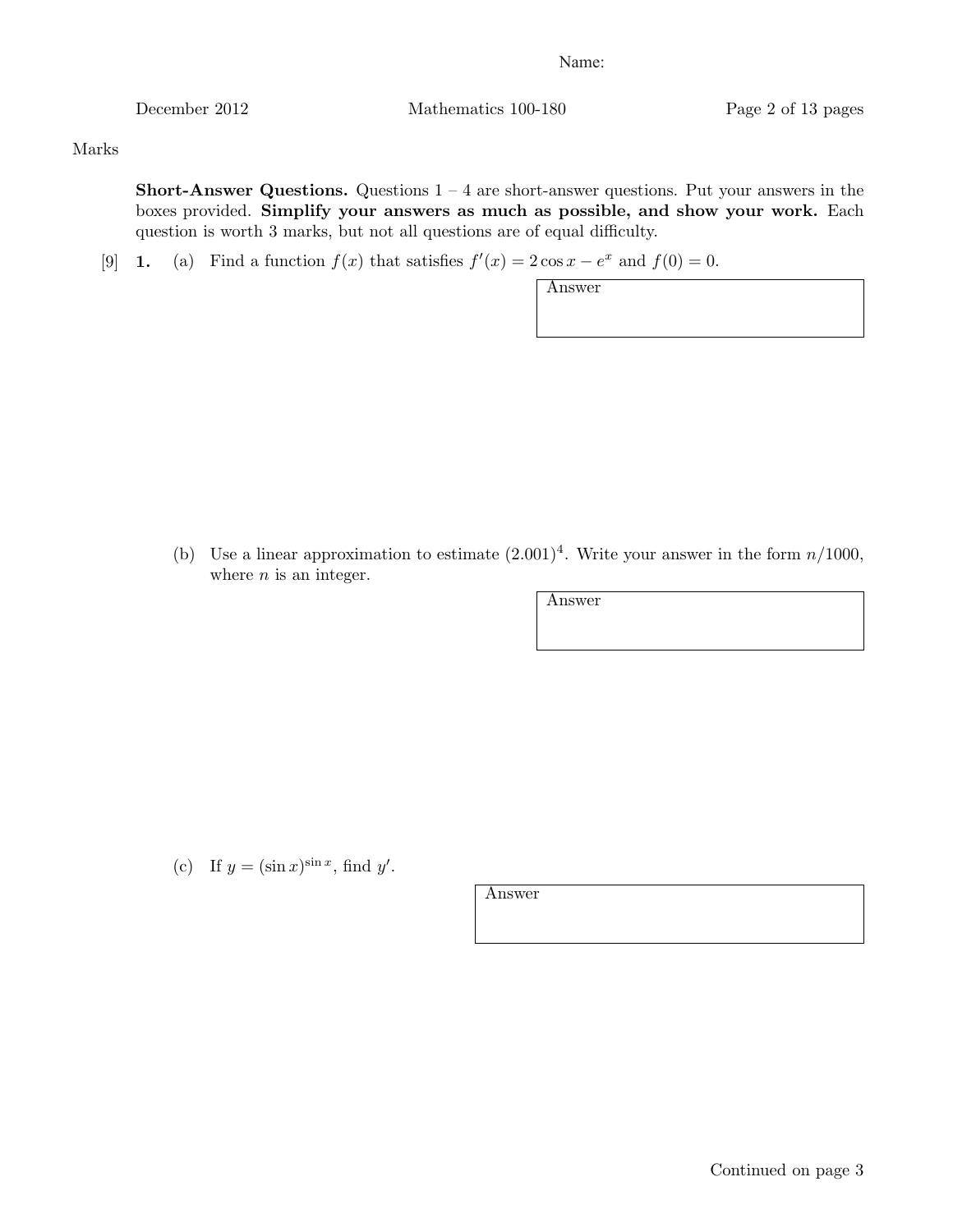| December 2012 |  |
|---------------|--|
|               |  |

Mathematics 100-180 Page 3 of 13 pages

[12] **2.** (a) If  $f(x) = e^{(\sin x)^2}$ , find  $f'(x)$ .

Answer

(b) Find the slope of the tangent line to the curve  $y + x \cos y = \cos x$  at the point  $(0, 1)$ .

Answer

Answer

(c) If  $y = \sin^{-1}(\ln x)$ , find  $dy/dx$ . Note: Another notation for  $\sin^{-1}$  is arcsin.

(d) Let  $f(x) = g(2\sin x)$ , where  $g'(\sqrt{2}) = \sqrt{2}$ . Find  $f'(\pi/4)$ .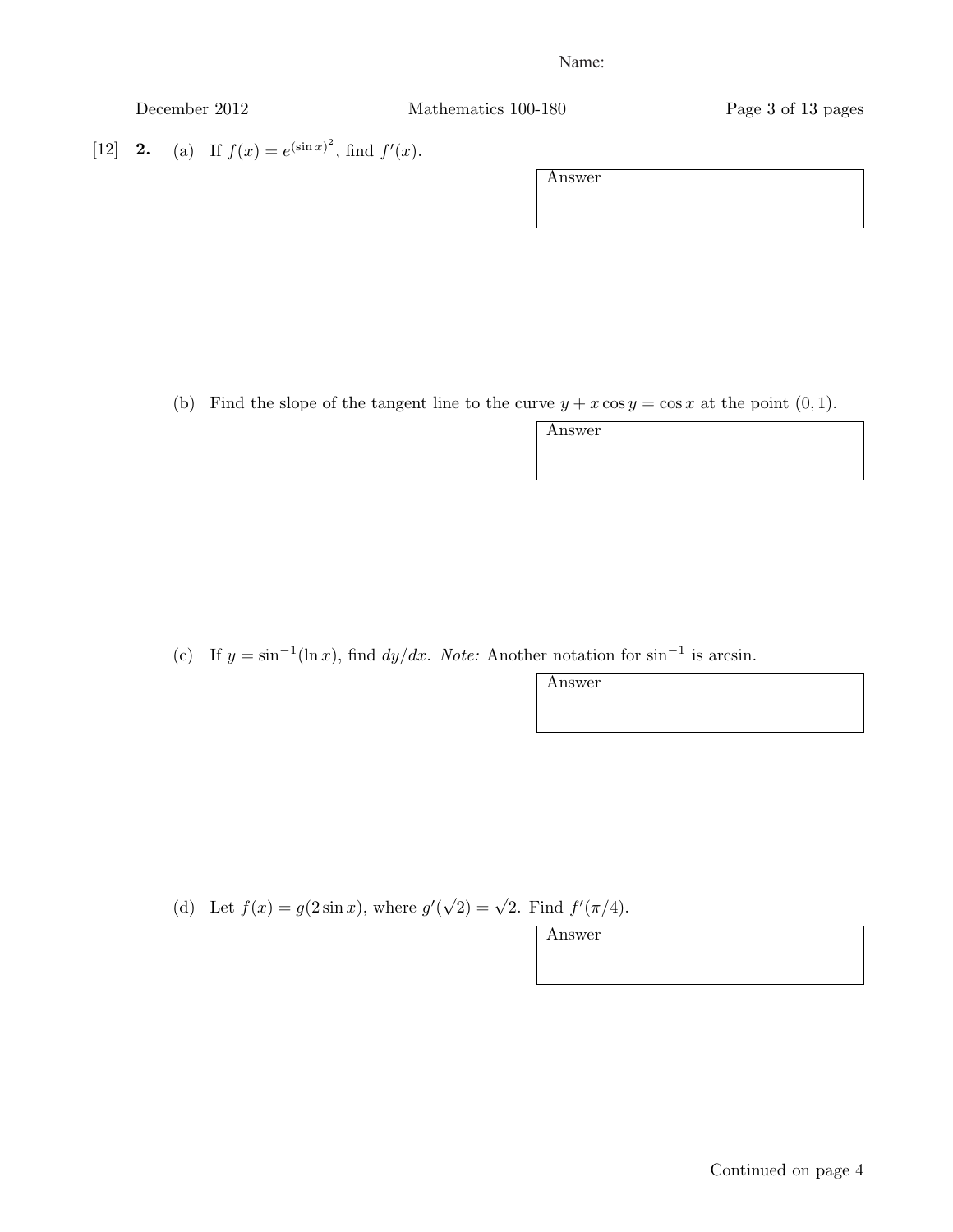December 2012 Mathematics 100-180 Page 4 of 13 pages

[9] **3.** (a) Suppose the tangent line to the curve  $y = f(x)$  at  $x = 1$  passes through the points (-2, 3) and  $(0, 5)$ . Find  $f(1)$  and  $f'(1)$ .

Answer

(b) If  $4x - 9 \le f(x) \le x^2 - 4x + 7$  for  $x \ge 0$ , find  $\lim_{x \to 4} f(x)$ .

Answer

(c) If  $f(1) = 3$ , f is continuous on the interval [1, 4], and  $f'(x) \le -2$  for  $1 < x < 4$ , how large can  $f(4)$  possibly be?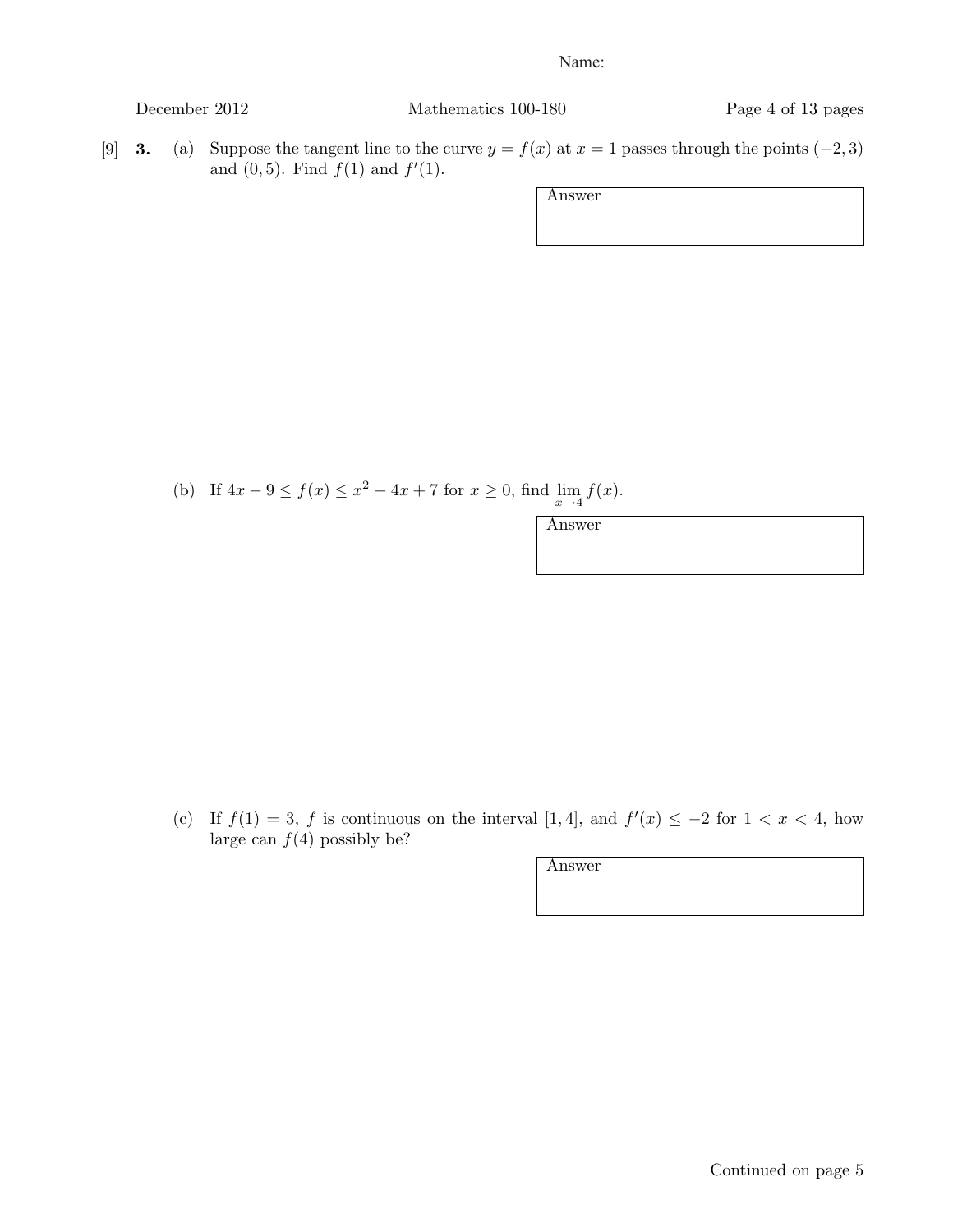December 2012 Mathematics 100-180 Page 5 of 13 pages

[9]  $\,$  4. (a) Let  $a$  be a constant, and define

$$
f(x) = \begin{cases} x^2 + a & \text{if } x \le 1\\ 2x - 3 & \text{if } x > 1 \end{cases}
$$

Find the value of  $\boldsymbol{a}$  for which  $f$  is continuous everywhere.

Answer

(b) Evaluate 
$$
\lim_{x \to 0} \frac{e^{3x^2} - 1}{\sin(x^2)}
$$

Answer

(c) Evaluate 
$$
\lim_{x \to \infty} \left(1 + \frac{5}{x}\right)^x
$$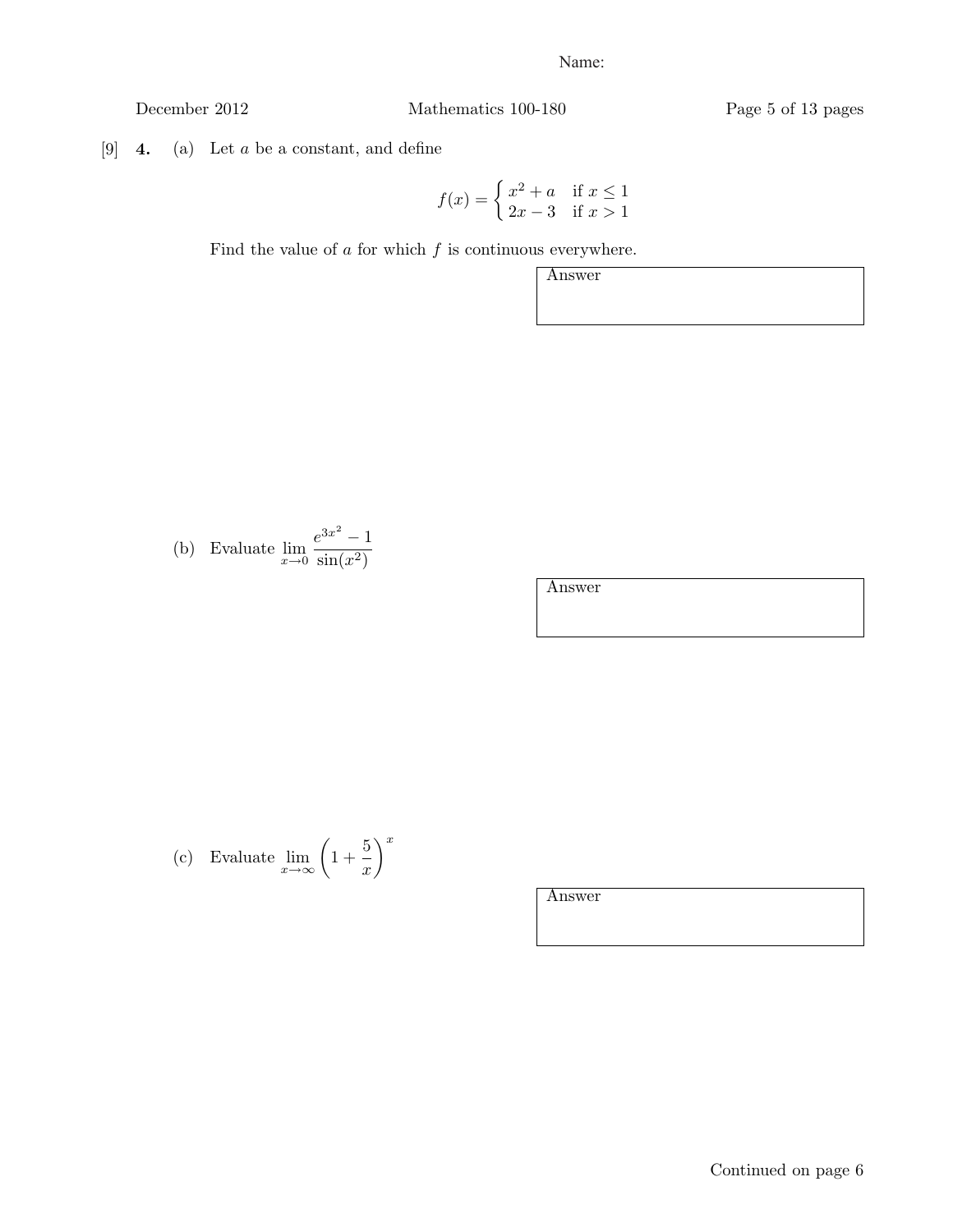December 2012 Mathematics 100-180 Page 6 of 13 pages

Full-Solution Problems. In questions 5–11, justify your answers and show all your work. If a box is provided, write your final answer there. Unless otherwise indicated, simplification of numerical answers is required in these questions.

- [8] 5. A sample of the radioactive substance Rhodium-101 decayed to 12.5% of its original amount after 10 years.
	- (a) What percentage of the original amount is remaining after another 5 years?

Answer

(b) What is the half-life of Rhodium-101? Remember to simplify your answer completely.

Answer

Continued on page 7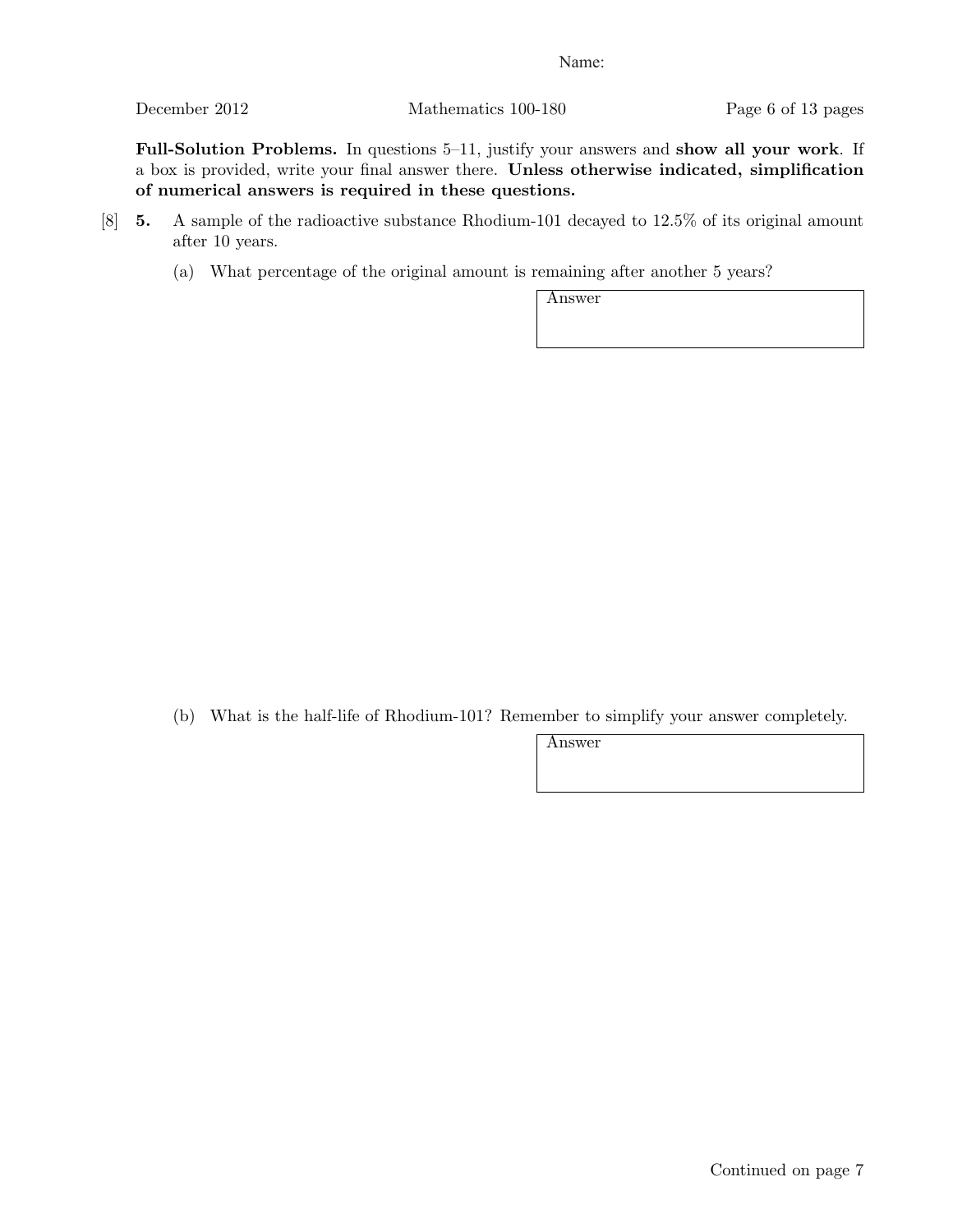December 2012 Mathematics 100-180 Page 7 of 13 pages

- [16] 6. Let  $f(x)=2x^{3/5} + 3x^{-2/5}$ . Note that the domain of f is the set of all nonzero real numbers; for example,  $f(-1) = -2 + 3 = 1$ .
	- (a) Determine the interval(s) where  $f(x)$  is increasing, and the interval(s) where  $f(x)$  is decreasing.

(b) Find the x-coordinates of the local maxima and local minima of  $f(x)$ .

(c) Determine the interval(s) where  $f(x)$  is concave up and concave down, respectively. You may use:  $f''(x) = -(12/25)x^{-7/5} + (42/25)x^{-12/5} = (1/25)x^{-12/5}(-12x+42).$ 

(d) Find the x-coordinates of all inflection points of  $f(x)$ .

parts (e) and (f) on next page...

Continued on page 8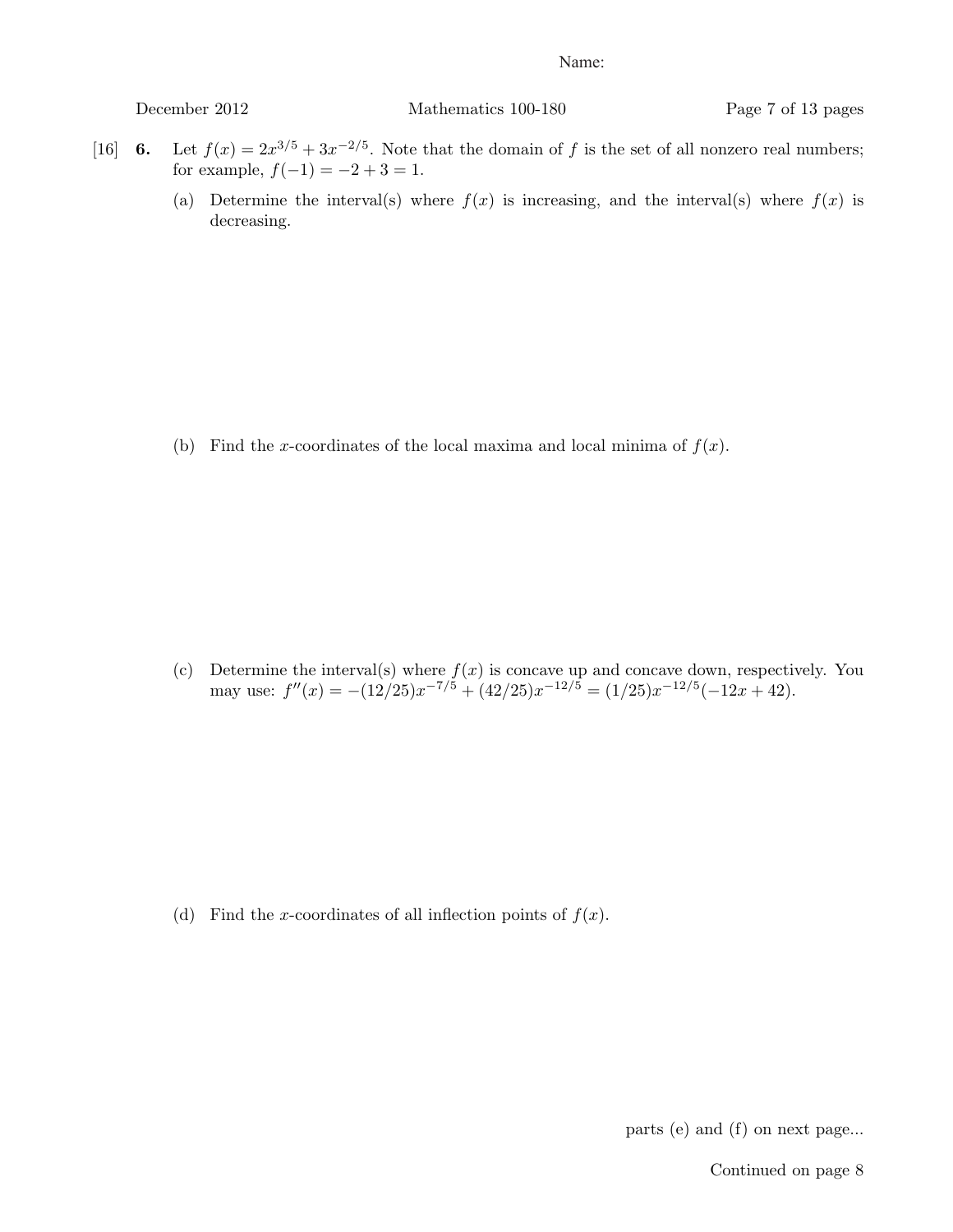December 2012 Mathematics 100-180 Page 8 of 13 pages

(e) Find all vertical asymptotes of the graph  $y = f(x)$ .

(f) Sketch the graph of  $y = f(x)$ , exhibiting all features in parts (a) – (e) and showing the y-coordinates of any points you found in part (b) (you do not need to include the  $y$ -coordinates of inflection points). Also, indicate the coordinates of all  $x$ -intercepts.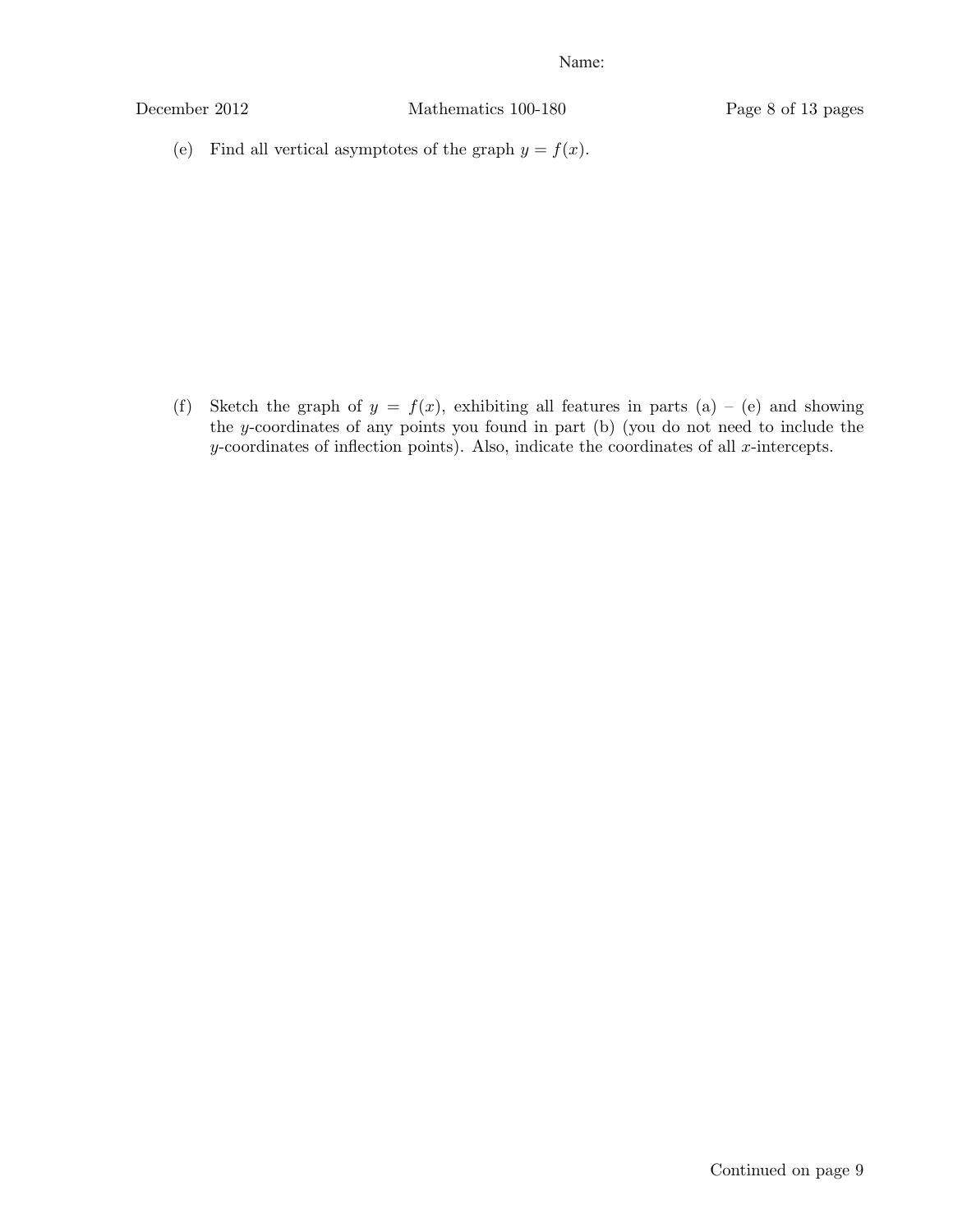# December 2012 Mathematics 100-180 Page 9 of 13 pages

[10] 7. Find the coordinates of the point P, which lies on the curve  $y = \sqrt{1-x^2}$ , in the diagram below for which the area of the right triangle ABP is the maximum. Remember to justify that your answer actually gives the maximum area.



| Answer |  |  |  |
|--------|--|--|--|
|        |  |  |  |
|        |  |  |  |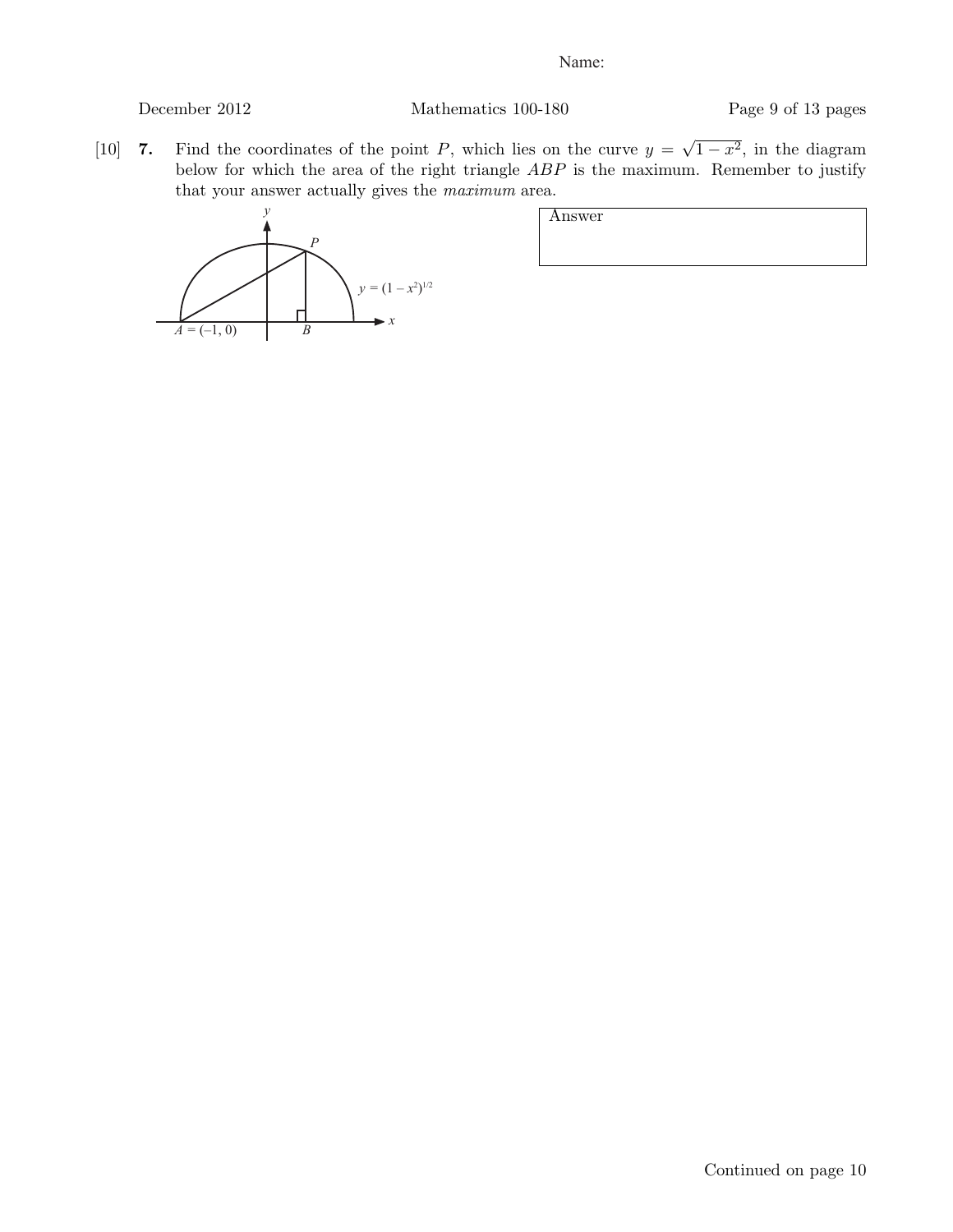December 2012 Mathematics 100-180 Page 10 of 13 pages

[8] **8.** A light sits atop a post H meters high, and a person of height h, where  $H > h$ , walks along a straight line away from the lamppost at a speed of  $v$  m/s. At what rate is the person's shadow lengthening?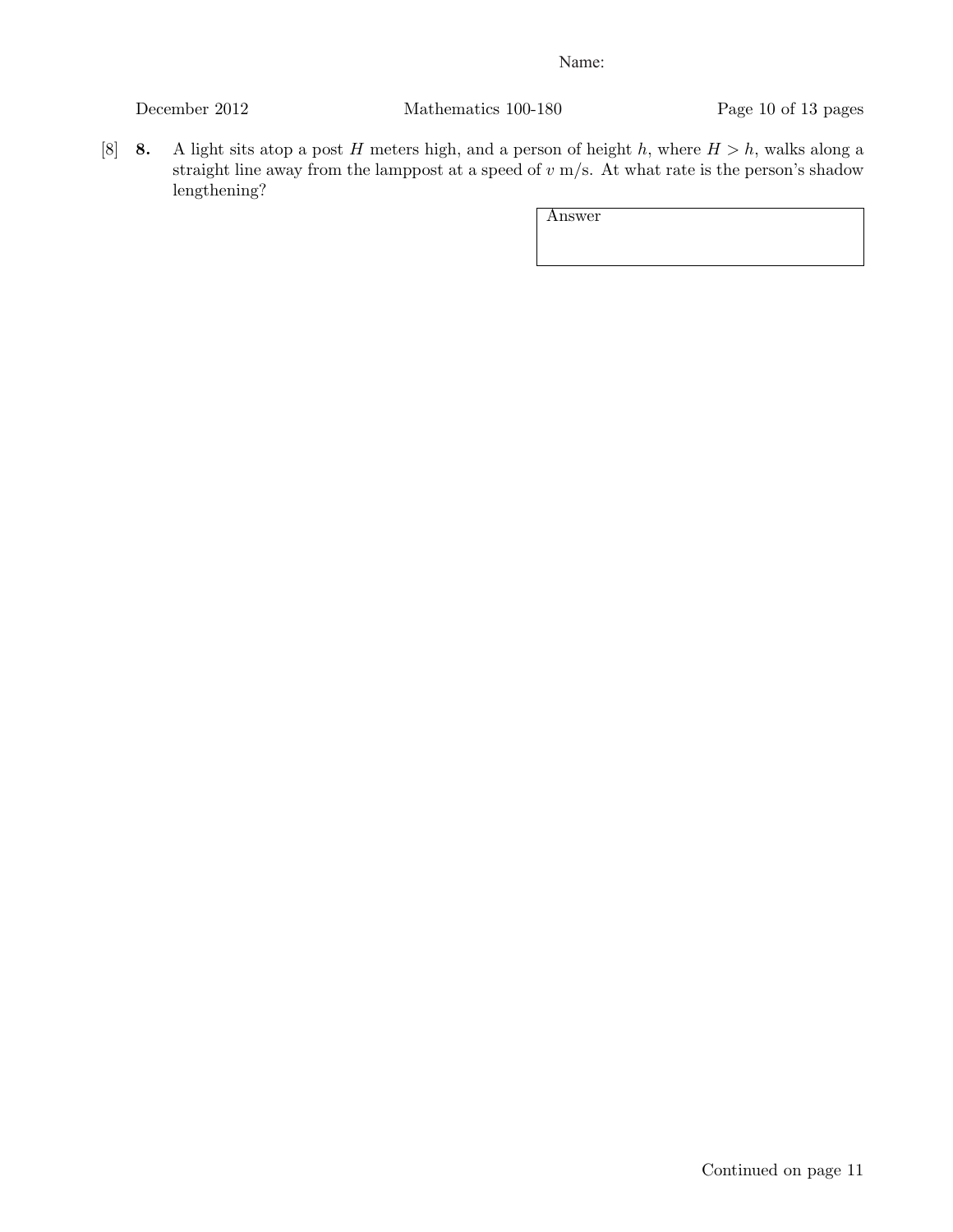December 2012 Mathematics 100-180 Page 11 of 13 pages

[8] **9.** Using the definition of the derivative, compute  $f'(x)$  if  $f(x) = \sqrt{1-2x^2}$ . Also, specify the domain of  $f'(x)$ . No marks will be given for the use of differentiation rules, but you may use them to check your answer.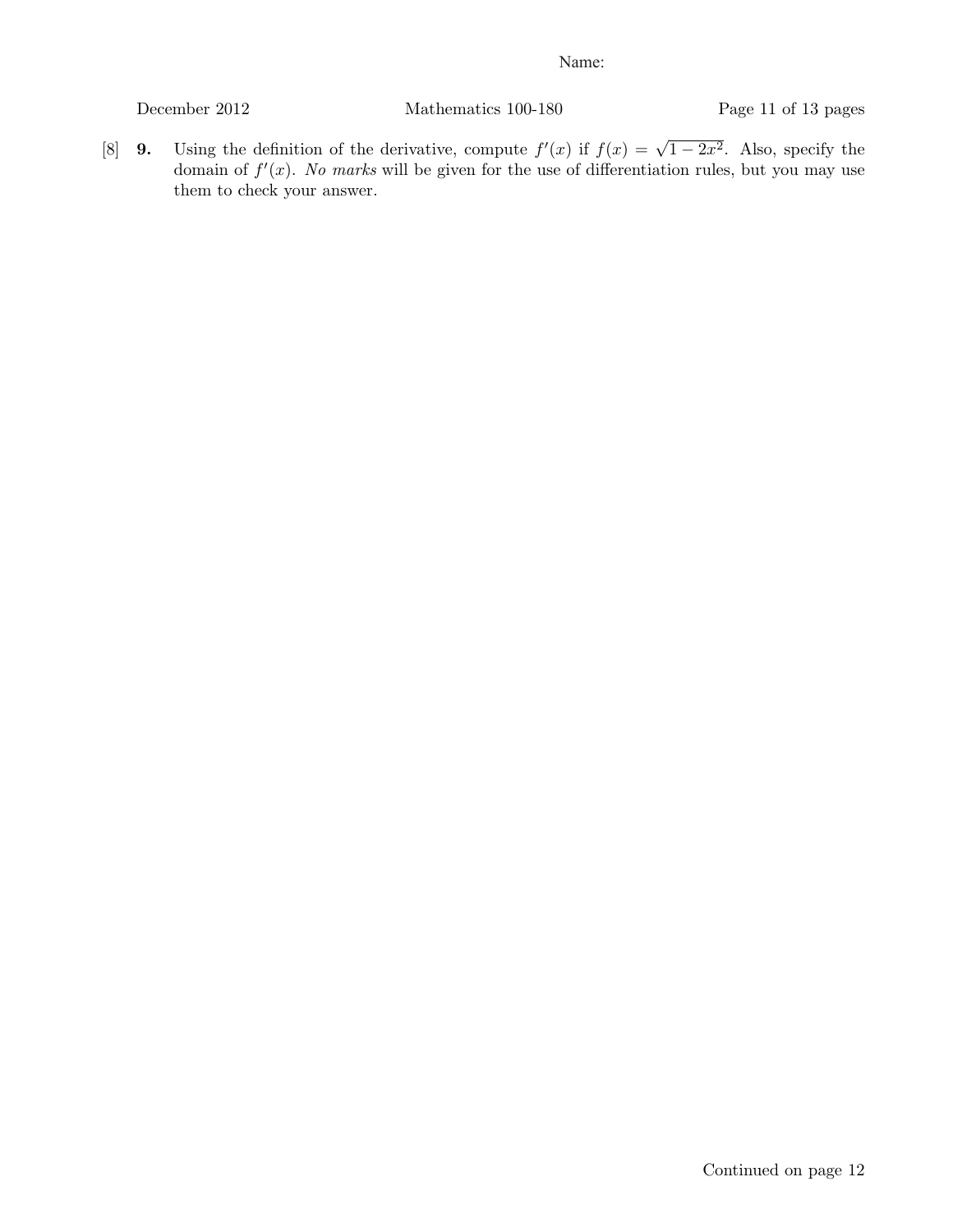[6] **10.** Find a function  $f(x)$  such that  $f'(x) = x^3$  and such that the line  $x + y = 0$  is tangent to the graph of  $y = f(x)$ .